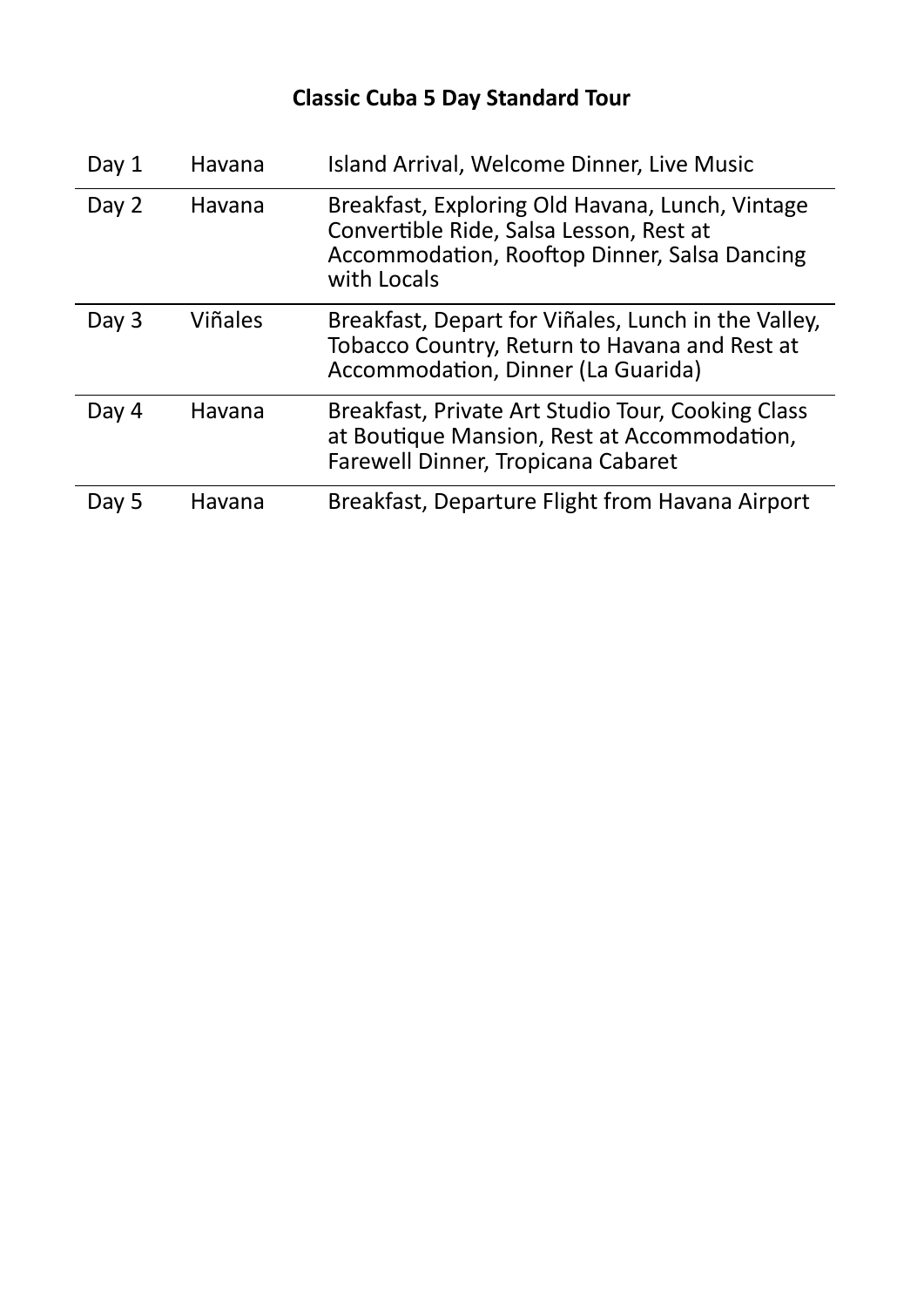#### **Day 1**

#### *Havana*

Island Arrival, Welcome Dinner, Live Music

| Time                             | <b>Activity</b>       | <b>Description</b>                                                                                                                      |
|----------------------------------|-----------------------|-----------------------------------------------------------------------------------------------------------------------------------------|
| 12:00 PM -<br>6:00 PM            | <b>Island Arrival</b> | Your driver will meet you at the airport, and you'll be taken<br>to your accommodation to freshen up.                                   |
| $8:00 \, \text{PM}$ -<br>9:30 PM | <b>Welcome Dinner</b> | Welcome to Cuba! Dine at an authentic Cuban spot serving<br>great local dishes in a refined dining room, often featuring<br>live music. |
| 10:00 PM -<br>11:30 PM           | Live Music            | Experience Cuban rhythm with a live local music<br>performance.                                                                         |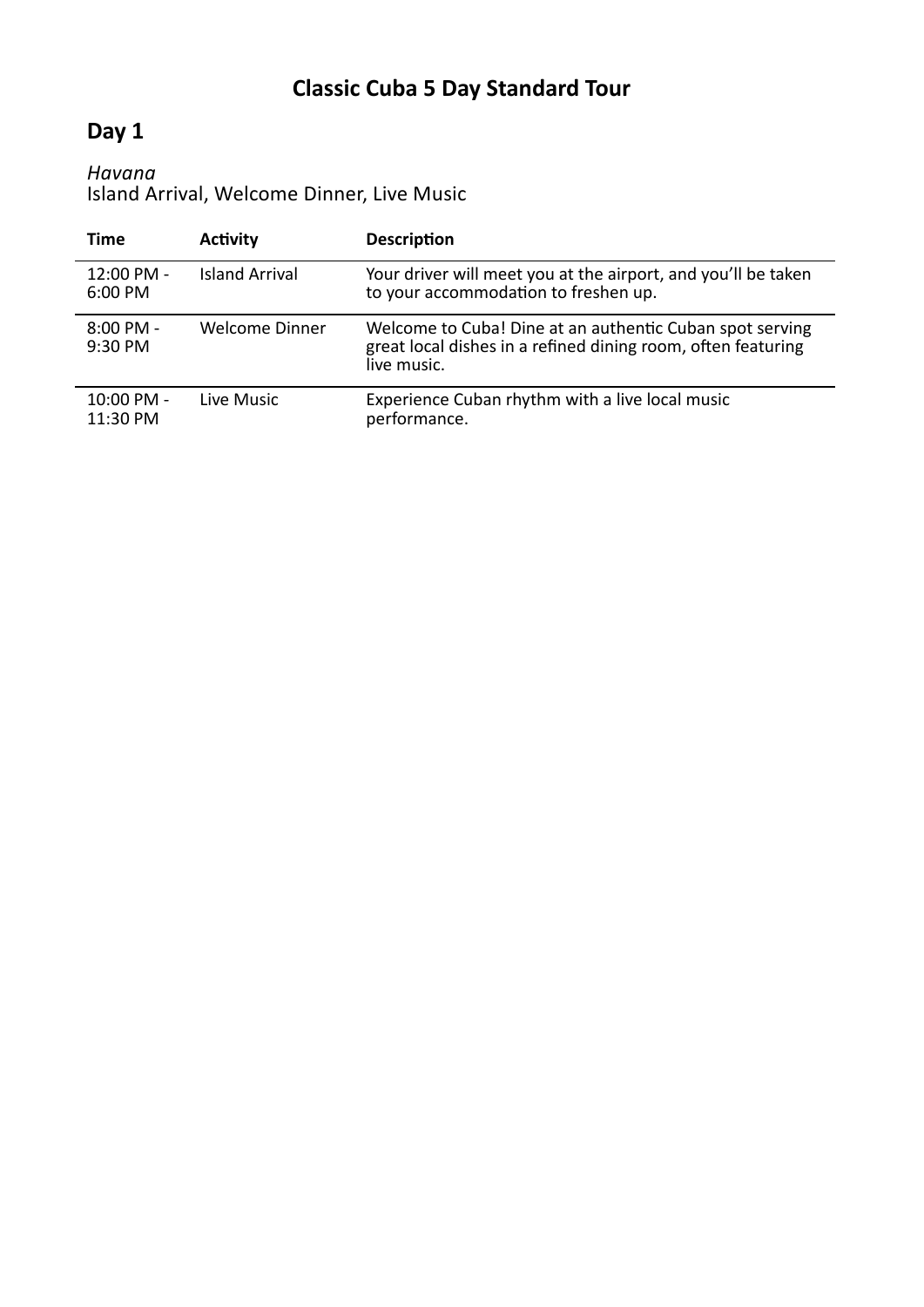#### **Day 2**

*Havana*

Breakfast, Exploring Old Havana, Lunch, Vintage Convertible Ride, Salsa Lesson, Rest at Accommodation, Rooftop Dinner, Salsa Dancing with Locals

| <b>Time</b>             | <b>Activity</b>                | <b>Description</b>                                                                                                                                                                                                                                                                                                                          |
|-------------------------|--------------------------------|---------------------------------------------------------------------------------------------------------------------------------------------------------------------------------------------------------------------------------------------------------------------------------------------------------------------------------------------|
| $8:00$ AM -<br>9:00 AM  | <b>Breakfast</b>               | Full breakfast provided at your accommodation.                                                                                                                                                                                                                                                                                              |
| $9:30$ AM -<br>12:00 PM | <b>Exploring Old</b><br>Havana | Find your bearings and step back in time, as you immerse<br>yourself in the iconic, colorful and historic Habana Vieja (Old<br>Havana) with your local host. Highlights include: Plaza de<br>Armas, Plaza de la Catedral, Taller de Gráfica, a local store<br>where Cubans use the ration card, local tenements called<br>solares and more! |
| 12:00 PM -<br>2:00 PM   | Lunch                          | Sit down and enjoy a delicious local lunch.                                                                                                                                                                                                                                                                                                 |
| $2:00$ PM -<br>4:00 PM  | Vintage<br>Convertible Ride    | Hop into a vintage classic American convertible car and<br>cruise throughout Havana's neighborhoods.                                                                                                                                                                                                                                        |
| $4:15$ PM -<br>5:15 PM  | Salsa Lesson                   | Even our shyest dancer enjoy this fun-filled experience and<br>opportunity to learn from the best. Meet our resident dance<br>instructors, the most talented in all of Cuba!                                                                                                                                                                |
| 5:30 PM -<br>8:00 PM    | Rest at<br>Accommodation       | Relax and freshen up at the accommodation.                                                                                                                                                                                                                                                                                                  |
| $8:00$ PM -<br>10:00 PM | Rooftop Dinner                 | Dine at one of Old Havana's trendiest spots, dine under the<br>stars at this beautiful rooftop restaurant known for craft<br>cocktails and the local artists and musicians that frequently<br>stop by.                                                                                                                                      |
| 10:00 PM -              | Salsa Dancing with<br>Locals   | We'll take you to our favorite local spot in Havana.                                                                                                                                                                                                                                                                                        |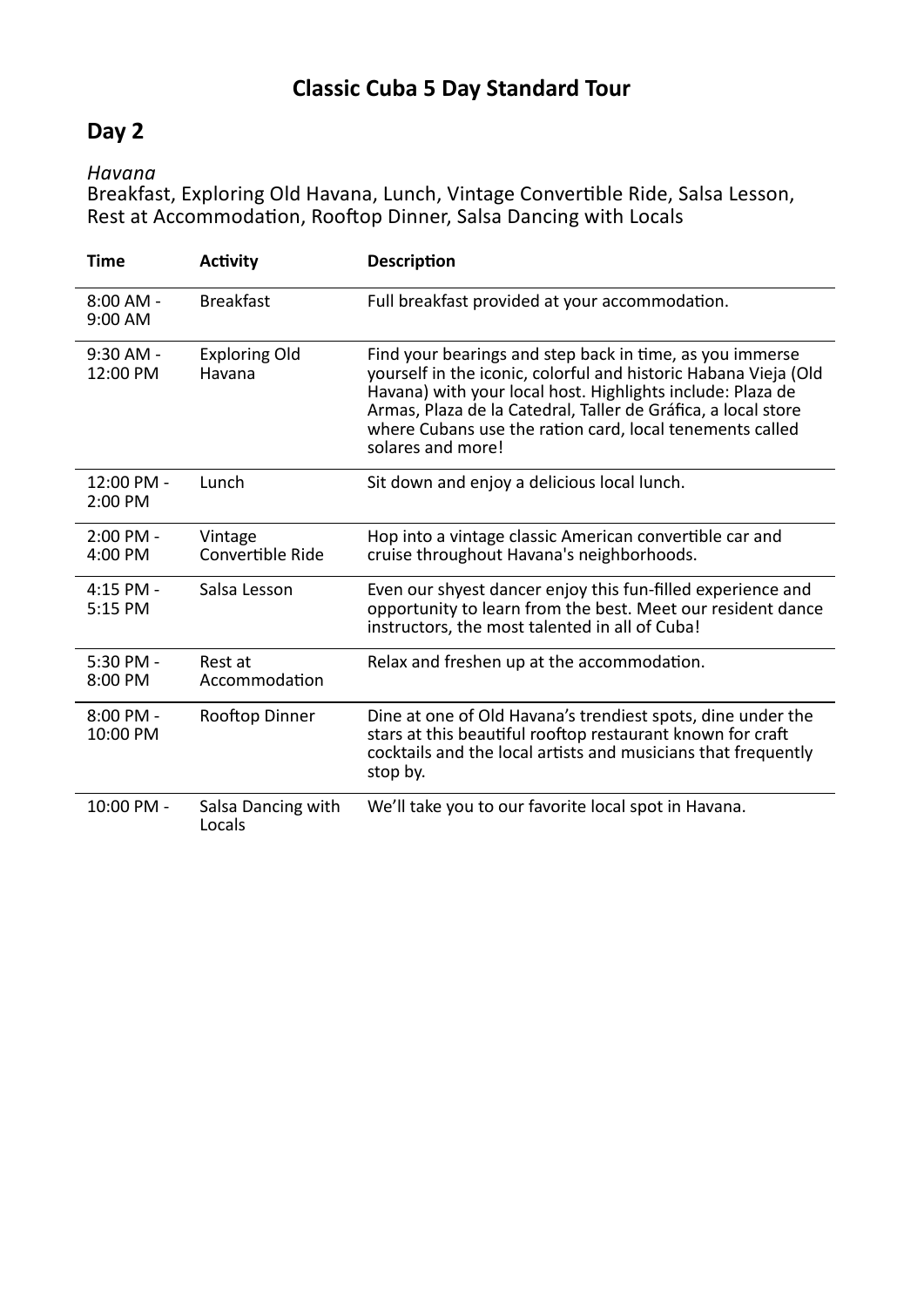#### **Day 3**

*Viñales*

Breakfast, Depart for Viñales, Lunch in the Valley, Tobacco Country, Return to Havana and Rest at Accommodation, Dinner (La Guarida)

| Time                    | <b>Activity</b>                                  | <b>Description</b>                                                                                                                                                                                                                                                                                                                                                                    |
|-------------------------|--------------------------------------------------|---------------------------------------------------------------------------------------------------------------------------------------------------------------------------------------------------------------------------------------------------------------------------------------------------------------------------------------------------------------------------------------|
| $8:00$ AM -<br>9:00 AM  | <b>Breakfast</b>                                 | Full breakfast provided at your accommodation.                                                                                                                                                                                                                                                                                                                                        |
| $9:00$ AM -<br>12:00 PM | Depart for<br>Viñales                            | After a full breakfast, head out with your private driver and<br>guide to Viñales, a beautifully quaint Cuban town nestled<br>among soaring limestone cliffs and tobacco farms.                                                                                                                                                                                                       |
| 12:00 PM -<br>$1:00$ PM | Lunch in the<br>Valley                           | Enjoy traditional Cuban food in a quaint local restaurant<br>overlooking a beautiful view in the Viñales countryside.                                                                                                                                                                                                                                                                 |
| 1:00 PM -<br>4:00 PM    | <b>Tobacco Country</b>                           | Explore the tobacco country of Viñales with a local farmer as<br>your guide. Learn the history of the region and enjoy the<br>stunning views over a cup of freshly ground coffee before<br>riding on an oxcart to visit a family owned tobacco farm.<br>Watch as a seasoned cigar maker handrolls a perfect puro<br>while explaining the secret to the world renowned Cuban<br>cigar. |
| $6:30$ PM -<br>8:15 PM  | Return to Havana<br>and Rest at<br>Accommodation | Arrive in Havana and relax at the accommodation.                                                                                                                                                                                                                                                                                                                                      |
| 8:30 PM -<br>10:00 PM   | Dinner (La<br>Guarida)                           | Dine at one of Havana's most beautiful restaurants, an<br>architectural treasure with quintessential Cuban ambiance.                                                                                                                                                                                                                                                                  |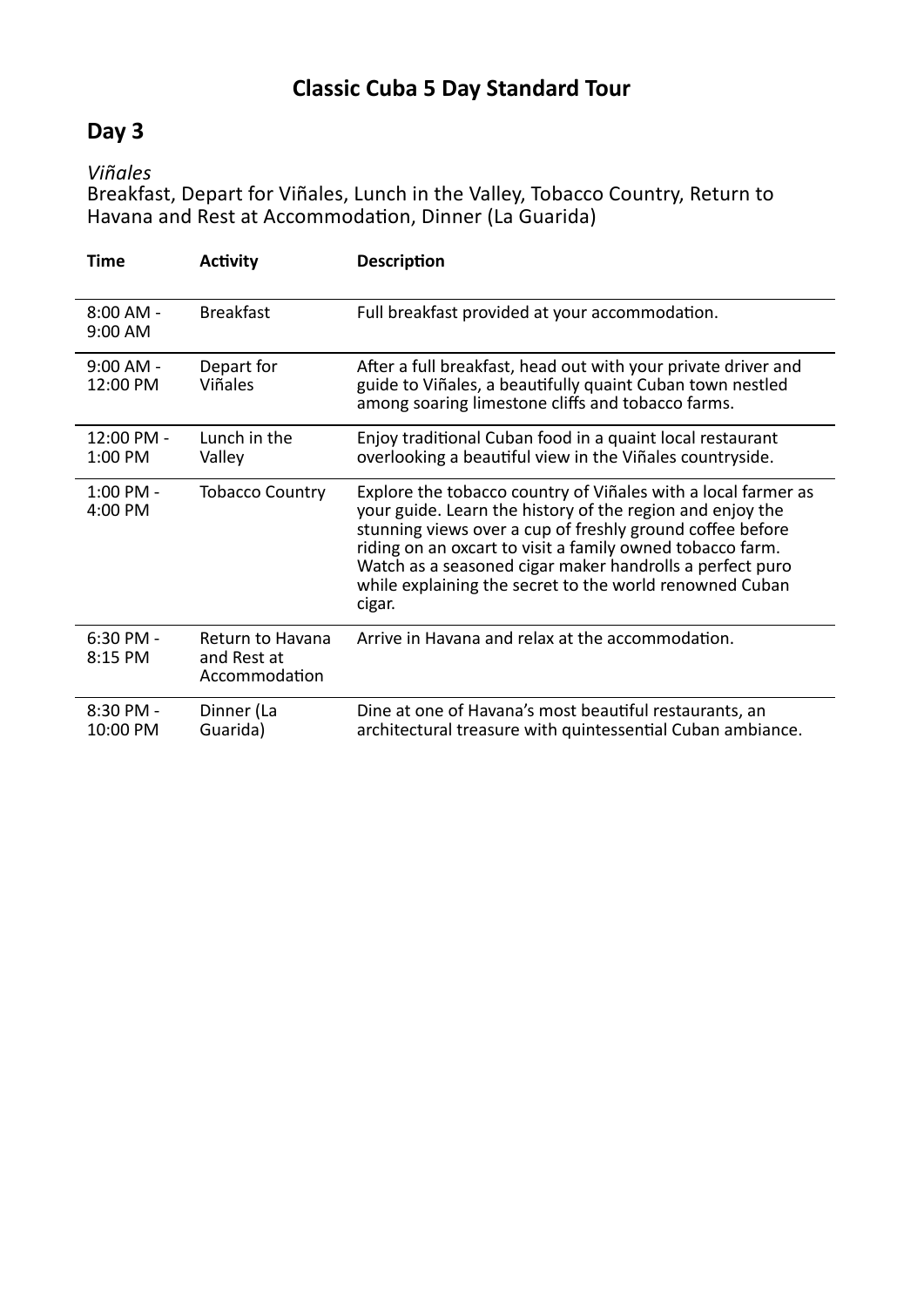#### **Day 4**

*Havana*

Breakfast, Private Art Studio Tour, Cooking Class at Boutique Mansion, Rest at Accommodation, Farewell Dinner, Tropicana Cabaret

| Time                    | <b>Activity</b>                             | <b>Description</b>                                                                                                                                                                                                                                                                                         |
|-------------------------|---------------------------------------------|------------------------------------------------------------------------------------------------------------------------------------------------------------------------------------------------------------------------------------------------------------------------------------------------------------|
| $8:00$ AM -<br>9:00 AM  | <b>Breakfast</b>                            | Full breakfast provided at your accommodation.                                                                                                                                                                                                                                                             |
| $9:30$ AM -<br>11:30 AM | Private Art Studio<br>Tour                  | Our local art expert will accompany you to two local studios.<br>Go beyond the facade and interact with Cuba's thriving<br>artistic community.                                                                                                                                                             |
| 11:30 AM -<br>$2:30$ PM | Cooking Class at<br><b>Boutique Mansion</b> | Learn from a Cuban chef in a beautiful kitchen nested in the<br>leafy garden of a historic mansion in Vedado.                                                                                                                                                                                              |
| $5:00$ PM -<br>6:45 PM  | Rest at<br>Accommodation                    | Relax and freshen up at the accommodation.                                                                                                                                                                                                                                                                 |
| 7:00 PM -<br>9:00 PM    | <b>Farewell Dinner</b>                      | Enjoy your final dinner on the island in a beautifully restored<br>Spanish colonial restaurant.                                                                                                                                                                                                            |
| $9:45$ PM -<br>11:45 PM | Tropicana Cabaret                           | Enjoy the world known cabaret show right under the stars of<br>Havana's night sky. Please note that this event is outdoors. A<br>light jacket or shawl is recommended. Casual island chic<br>dress code required (jeans and a fashionable shirt for men<br>and a casual dress, pants, or skirt for women). |